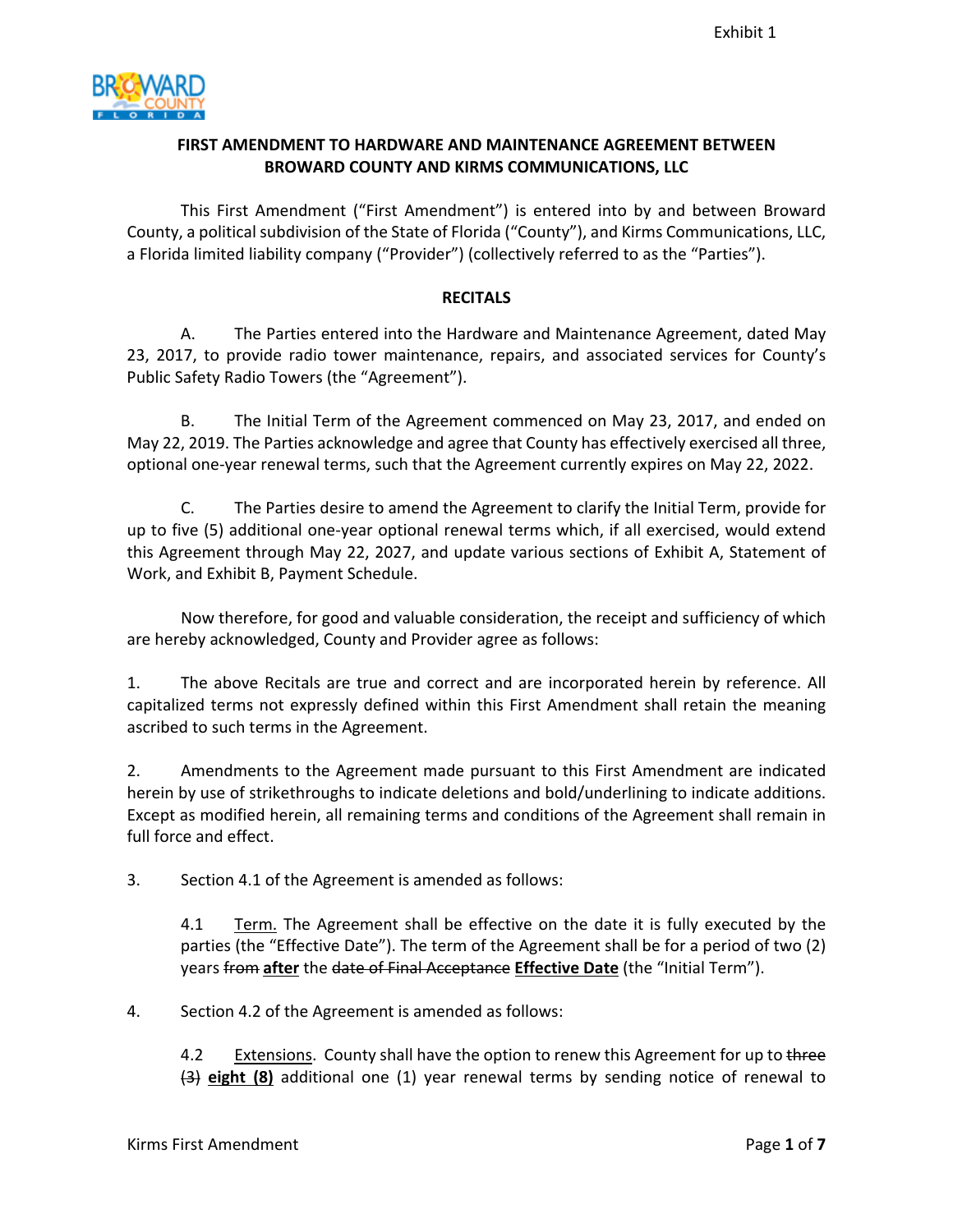Purchasing Director is authorized to exercise this **these** renewal option **terms**. In the event Provider at least thirty (30) days prior to the expiration of the then-current term. The that unusual or exceptional circumstances, as determined in the sole discretion of the Purchasing Director, render the exercise of an extension not practicable or if no extension is available and the expiration of this Agreement would result in a gap in the provision of services necessary for the ongoing operations of the County, then this Agreement may be extended on the same terms and conditions by the Purchasing Director for period(s) not to exceed six (6) months in the aggregate.

5. Section 5.1 of the Agreement is amended as follows:

| Services/Goods           | Term                        | <b>Not-To-Exceed Amount</b>                 |
|--------------------------|-----------------------------|---------------------------------------------|
| Equipment and            | Initial Term (2 years)      | \$770,000                                   |
| Support and              |                             |                                             |
| Maintenance              |                             |                                             |
| <b>Services</b>          |                             |                                             |
| Each optional            | Each 1 year renewal term    | \$480,000 each year                         |
| renewal term             | (Total 3 years)             | $(S1,440,000$ total $\frac{3}{2}$ years for |
|                          | (May 23, 2019, through May  | renewal terms May 23, 2019,                 |
|                          | 22, 2022)                   | through May 22, 2022)                       |
|                          |                             |                                             |
|                          | Each 1 year renewal term    | <u>\$580,000 each year</u>                  |
|                          | (May 23, 2022, through May  | (\$2,900,000 total for renewal              |
|                          | 22, 2027)                   | terms May 23, 2022, through                 |
|                          |                             | May 22, 2027)                               |
| <b>Optional Services</b> | Duration of the Agreement   | \$750,000                                   |
|                          | (inclusive of any renewals) |                                             |
| <b>TOTAL NOT TO</b>      |                             | <u>\$2,960,000</u>                          |
| <b>EXCEED</b>            |                             | \$5,860,000                                 |

5.1 For the duration of the Agreement, County will pay Provider in accordance with Exhibit B up to the following maximum amount(s):

 work under this Agreement. These maximum amounts, however, do not constitute a Payment shall be made only for work actually performed and completed pursuant to this Agreement or as otherwise set forth in Exhibit B (Payment Schedule), which amount shall be accepted by Provider as full compensation for all such work. Provider acknowledges that the amounts set forth herein are the maximum amounts payable for the respective terms and constitute a limitation upon County's obligation to compensate Provider for its limitation of any sort upon Provider's obligation to perform all items of work required under this Agreement. Unless otherwise expressly stated in this Agreement, Provider shall not be reimbursed for any expenses it incurs under this Agreement.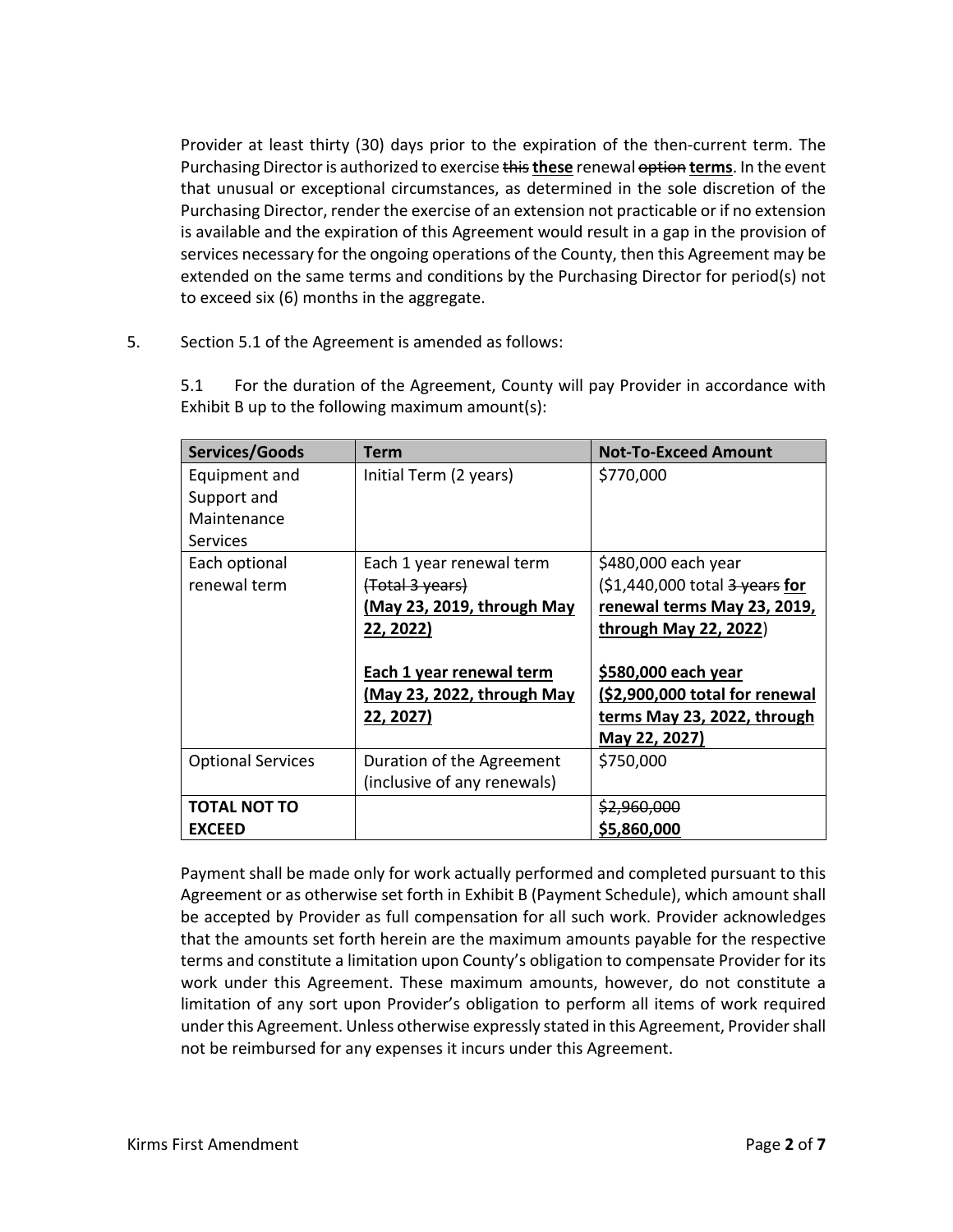6. New Sections 12.30, 12.31, 12.32, and 12.33 are added to the Agreement as follows (bold/underlining omitted):

 provided in Section 287.134, Florida Statutes, and that it is not a "scrutinized company" 12.30 Discriminatory Vendor and Scrutinized Companies List; Countries of Concern. Provider represents that it has not been placed on the "discriminatory vendor list" as pursuant to Sections 215.473 or 215.4725, Florida Statutes. Provider represents and certifies that it is not, and for the duration of the term will not be, ineligible to contract with County on any of the grounds stated in Section 287.135, Florida Statutes. Provider represents that it is, and for the duration of the term will remain, in compliance with Section 286.101, Florida Statutes.

12.31 Verification of Employment Eligibility. Provider represents that Provider and each subcontractor have registered with and use the E-Verify system maintained by the United States Department of Homeland Security to verify the work authorization status of all newly hired employees in compliance with the requirements of Section 448.095, Florida Statutes, and that entry into this Agreement will not violate that statute. If Provider violates this section, County may immediately terminate this Agreement for cause and Provider shall be liable for all costs incurred by County due to the termination.

 it and its subcontractors do not use any equipment, system, or service that uses covered 48 CFR §§ 52.204-24 through 52.204-26. Provider represents and certifies that Provider equipment, system, or services during the term. 12.32 Prohibited Telecommunications Equipment. Provider represents and certifies that telecommunications equipment or services as a substantial or essential component of any system, or as critical technology as part of any system, as such terms are used in and its subcontractors shall not provide or use such covered telecommunications

 represents and certifies that its policies, practices, and procedures regarding inquiry into 12.33 Criminal History Screening Practices. If this Agreement is subject to the requirements of Section 26-125(d) of the Broward County Code of Ordinances, Provider the criminal history of an applicant for employment, including a criminal history background check, preclude inquiry into an applicant's criminal history until the applicant is selected as a finalist and interviewed for the position.

7. Exhibit A of the Agreement at Section 2, Radio Towers and Shelters Locations, is deleted in its entirety and replaced with the following:

#### **2. Radio Towers and Shelter Locations**

 identified in the March 16, 2022, communication from the Contract Administrator to the The towers and shelters supported by Provider under this Agreement include the 18 sites Provider Project Manager. To the extent designated in writing by County Contract Administrator and Provider Project Manager, this list may be updated or modified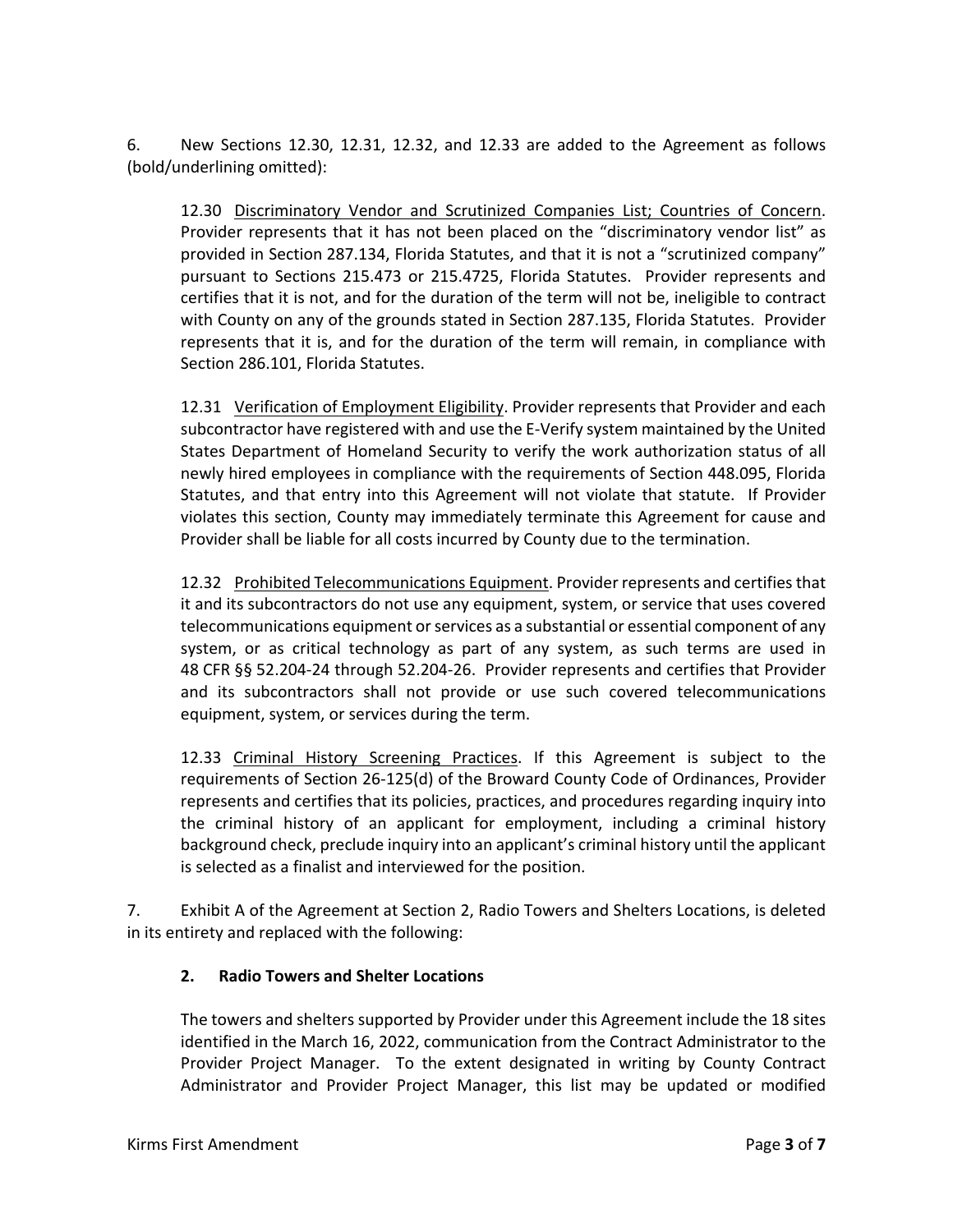periodically, including to add the additional tower or shelter sites. Any such written update shall be effective immediately unless otherwise agreed to by the County Contract Administrator and Provider Project Manager.

8. Exhibit B of the Agreement at Section A, Tower and Shelter Annual Inspections and Reports, is deleted in its entirety and replaced with the following:

### **A. Tower and Shelter Annual Inspections and Reports**

The annual fee for each tower site for tower and shelter annual inspections and reports is \$5,000/annually per site.

Any travel expenses or fees incurred by Provider under this Agreement shall be the sole responsibility of Provider, unless otherwise expressly stated in this Agreement or applicable Work Authorization.

The fees set forth above shall be invoiced annually by Provider to County only upon written notice by Provider to the Contract Administrator that the annual tower inspections and shelter inspections have been completed for all sites and the tower report, shelter report, and as-built drawing have been provided.

9. Exhibit B of the Agreement at Section B, Service Requests, is amended as follows:

#### **B. Service Requests**

All service requests (i.e., all services other than Tower and Shelter Annual Inspections and Reports) shall be invoiced on an hourly basis based upon actual time incurred at the following rates:

| STANDARD HOURLY RATES     | <del>\$75</del> <b>\$125</b> /hour |
|---------------------------|------------------------------------|
| WEEKEND AND HOLIDAY RATES | <del>\$90</del> <b>\$140</b> /hour |

Hourly fees shall be invoiced in arrears after completion of the service request at issue.

 10. The Parties agree and stipulate that the renewal term for the period of May 23, 2022, through May 22, 2023, has been effectively exercised by execution of this First Amendment.

 as amended in this First Amendment. Accordingly, the Parties agree that no deviation from the 11. In the event of any conflict or ambiguity between this First Amendment and the Agreement, the Parties agree that this First Amendment shall control. The Agreement, as amended herein by this First Amendment, incorporates and includes all prior negotiations, correspondence, conversations, agreements, and understandings applicable to the matters contained herein, and the Parties agree that there are no commitments, agreements, or understandings concerning the subject matter hereof that are not contained in the Agreement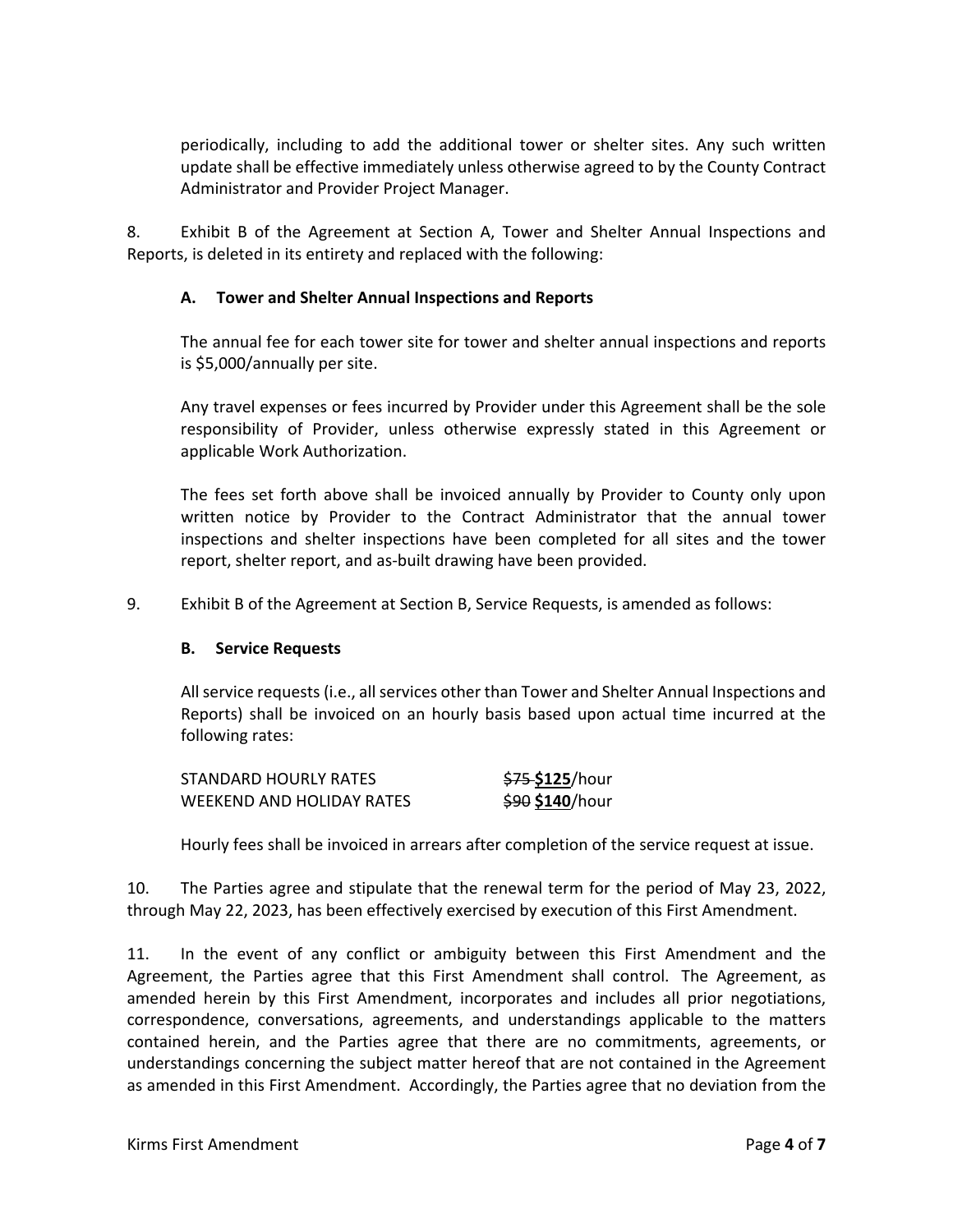terms hereof shall be predicated upon any prior representations or agreements, whether oral or written.

12. Preparation of this First Amendment has been a joint effort of the Parties and the resulting document shall not, solely as a matter of judicial construction, be construed more severely against one of the Parties than any other.

13. The effective date of this First Amendment shall be the date of complete execution by the Parties, except that the amendments to Exhibit B, Payment Schedule, shall take effect commencing on May 23, 2022.

 to be an original, but all of which, taken together, shall constitute one and the same agreement. 14. This First Amendment may be executed in counterparts, each of which shall be deemed

*(The remainder of this page is blank.)*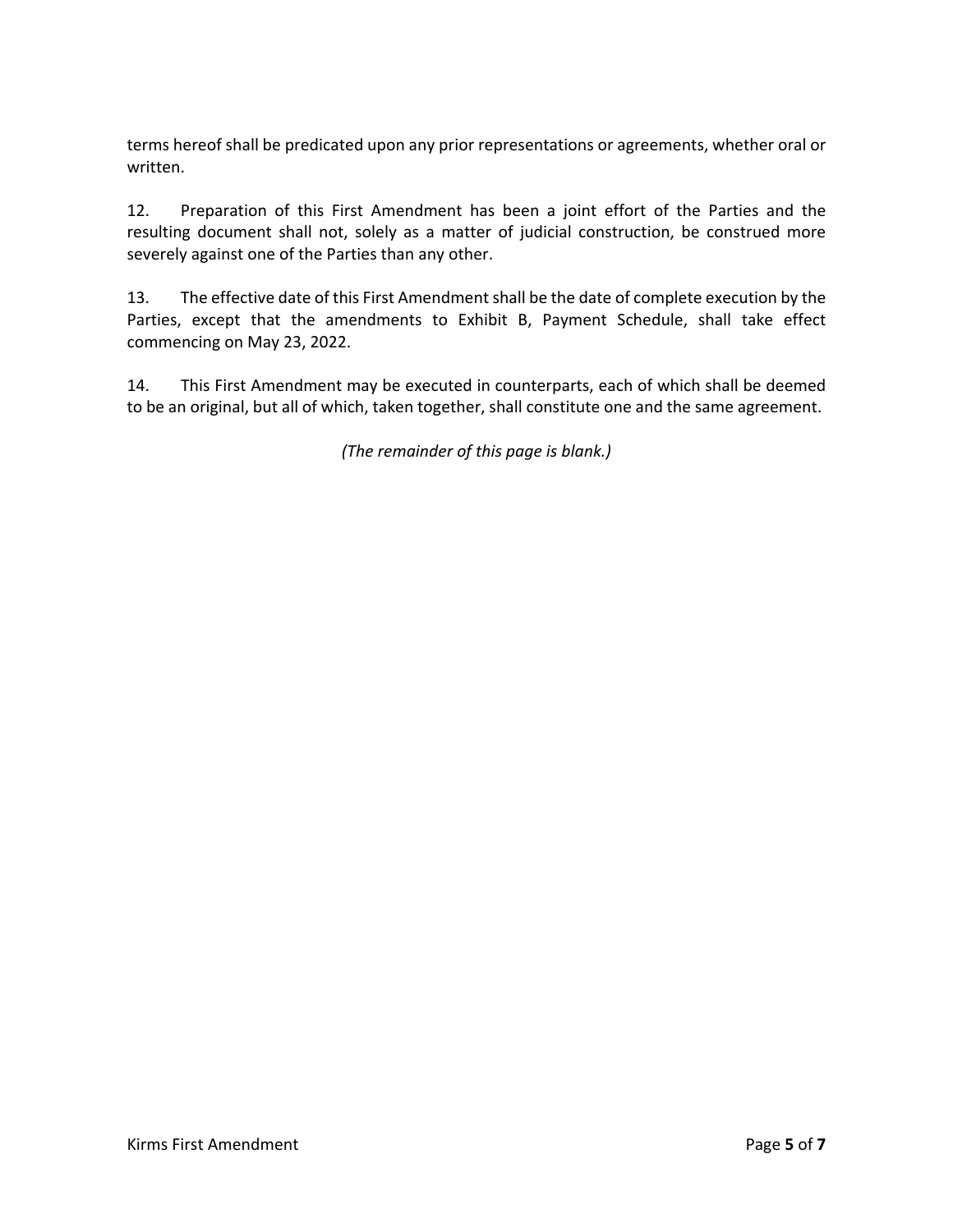IN WITNESS WHEREOF, the Parties hereto have made and executed this First Amendment: BROWARD COUNTY through its BOARD OF COUNTY COMMISSIONERS, signing by and through its Mayor or Vice-Mayor, authorized to execute same by Board action on the day of 2022, and Kirms Communications, LLC, signing by and through its President duly authorized to execute same. , duly authorized to execute same.

#### **COUNTY**

ATTEST:

BROWARD COUNTY, by and through its Board of County Commissioners

Broward County Administrator, as ex officio Clerk of the Broward County Board of County Commissioners

\_\_\_\_\_\_\_\_\_\_\_\_\_\_\_\_\_\_\_\_\_\_\_\_\_\_\_\_\_\_

 $By$ Mayor

\_\_\_\_ day of \_\_\_\_\_\_\_\_\_\_\_\_\_\_, 2022

 Telephone: (954) 357-7600 Sara F. Cohen (Date) Assistant County Attorney René D. Harrod (Date)  $\mathsf{By} \text{ \textcolor{red}{\sum_{i=1}^{n} 16:27:28-04'00' }}$ Approved as to form by Andrew J. Meyers Broward County Attorney Governmental Center, Suite 423 115 South Andrews Avenue Fort Lauderdale, Florida 33301 Digitally signed by Sara Sara Cohen Cohen [2022.03.24](https://2022.03.24) By AUX Reason: Approved as to form<br>
Date: 2022.03.24 18:05:53 -04'00' Digitally signed by Rene D. Harrod

Chief Deputy County Attorney

 Kirms First Amendment SC 03/15/2022